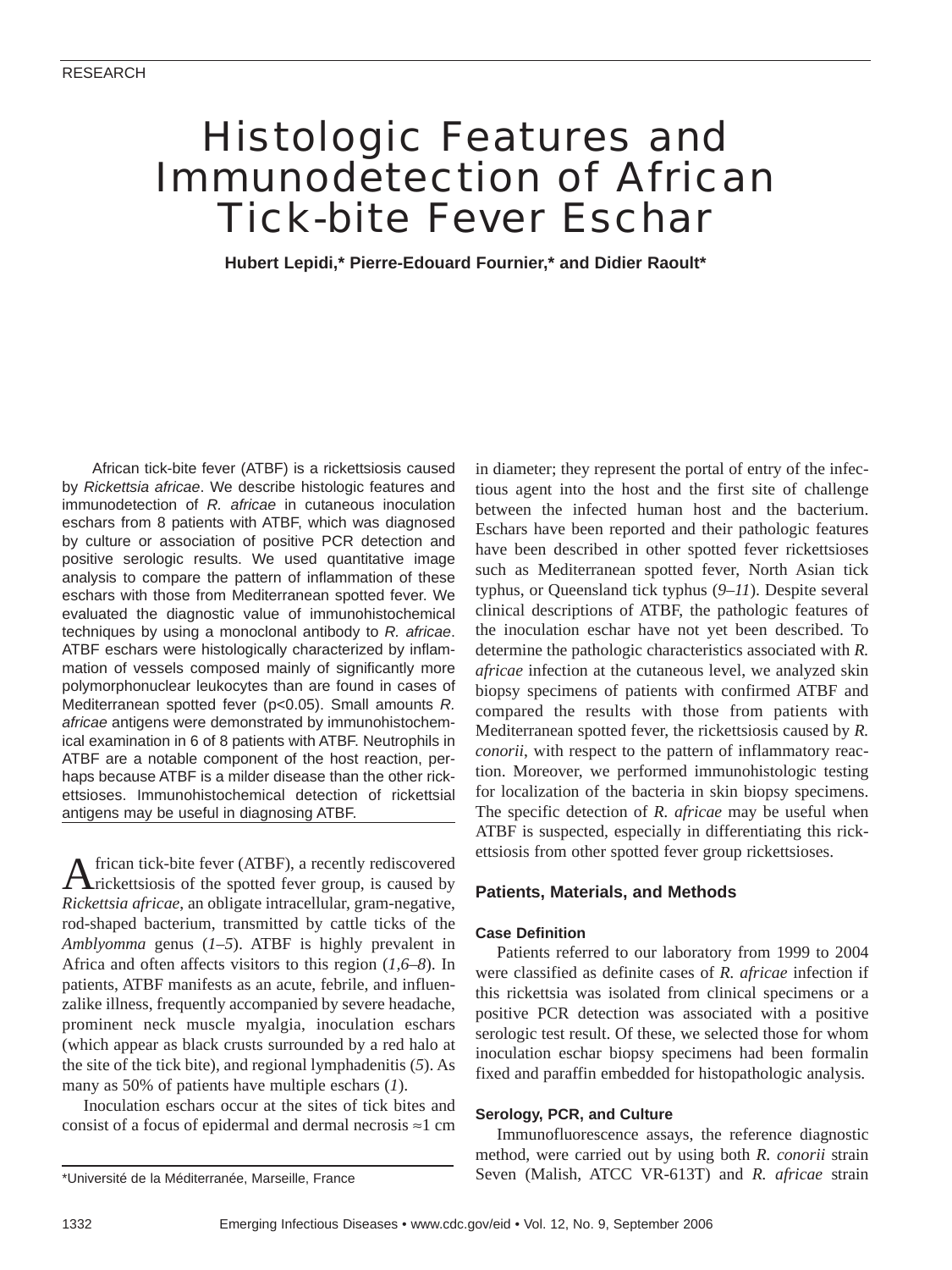ESF-5 as antigens (*6*). Titers of 64 for IgG and 32 for IgM in patient serum specimens were considered evidence of recent infection by a *Rickettsia* sp. (*12–14*). Western blotting and cross-absorption procedures were performed (*15–17*). The microorganism was isolated in the manner previously reported (*6*). DNA was extracted from material frozen at –80°C. DNA was extracted from ground eschar biopsy specimens by using the QIAmp Tissue kit (Qiagen GmbH, Hilden, Germany), according to the manufacturer's recommendations. These DNA extracts were used as templates in a PCR assay incorporating the *ompA* primers 190-70 and 190-701 (*18*). For negative controls, we used sterile water processed as described and DNA extracted from a heart valve from a patient with degenerative valvulopathy. For positive controls, we used DNA from *R. montanensis* strain M/5-6. Testing was performed in a blinded manner. All positive PCR products were sequenced in both directions (*19*). When regular PCR did not detect rickettsiae in skin biopsy specimens, we used a nested PCR incorporating the *omp*A-amplifying primer sets AF1F–AF1R and then AF2F–AF2R for the nested amplification (*1*). Every 6 specimens, we incorporated the above-described negative controls. To avoid contamination, we did not include any positive control in the assay. Positive nested PCR products were identified by sequencing with the AF2F–AF2R primer pair.

## **Histologic Analysis and Immunohistochemical Detection of** *R. africae*

Formalin-fixed, paraffin-embedded skin biopsy specimens of the inoculation eschars were cut to  $3 \mu m$  in thickness and stained with hematoxylin-eosin-saffron by routine staining methods. Serial sections of each tissue specimen were also obtained for special staining or immunohistochemical investigations. Immunohistochemical analysis was performed on paraffin-embedded skin biopsy sections by use of the monoclonal mouse antibody AF8-F3 produced against *R. africae* (*20*). The specificity of this antibody has been tested on a variety of rickettsiae, and cross-reactivity was found only with *R. parkeri* and *R. sibirica* (*20*). The immunohistologic procedure, in which an immunoperoxidase kit was used, has been described elsewhere (*21*). Briefly, after deparaffinization, each tissue section was incubated with the monoclonal anti–*R. africae* antibody diluted 1:1000 in phosphatebuffered saline. After the sections were incubated with the primary antibody, immunodetection was performed with biotinylated immunoglobulins, followed by peroxidaselabeled streptavidin (HistoStain plus kit, Zymed, Montrouge, France) with amino-ethyl-carbazole as substrate. The slides were counterstained with Mayer hematoxylin for 10 min. For each case, 3 level tissue sections were systematically evaluated by immunohistochemical

analysis, and a negative control was created by using an irrelevant monoclonal mouse antibody. Moreover, to test the specificity of our monoclonal antibody, skin biopsy specimens from patients with Mediterranean spotted fever (15 cases), acute eczematous dermatitis (2 cases), psoriasis (2 cases), and lichen planus (1 case) served as negative controls.

#### **Quantitative Image and Statistical Analyses**

To characterize the immune response in inoculation eschars during ATBF and Mediterranean spotted fever, paraffin sections were stained with the polymorphonuclear leukocyte marker CD15 (Immunotech, Marseille, France), the macrophage marker CD68 (Dako, Trappes, France), the T-lymphocyte marker CD3 (Dako), the B-lymphocyte marker CD20 (L26, Dako), and the endothelial cell marker Factor VIII–related antigen (Dako) by using the peroxidase-based method described above. The antibodies anti-CD15 and anti-CD3 were ready to use, whereas the antibodies anti-CD68, anti-CD20, and anti-Factor VIII– related antigen were used at a working dilution of 1:1000.

The evaluation of the proportion of polymorphonuclear leukocytes, macrophages, T lymphocytes, and B lymphocytes, as well the relative proportion of neovascularization in skin tissue specimens, was determined by quantitative image analysis (*22*). In brief, histologic images were digitized and transferred to a computer system. Using the image analyzer SAMBA 2005 (SAMBA Technologies), which is a specific interactive program that provides visual control of analysis, we analyzed the CD15-positive, CD68-positive, CD3-positive, CD20-positive, and Factor VIII–positive surfaces in tissue sections to determine the percentages of the total surface area covered by neutrophils, macrophages, T and B lymphocytes, and endothelial cells, respectively. For each set of observations, the surfaces of 10 randomly chosen areas were studied at a magnification  $\times$ 100, and the surface areas of each immunohistologic parameter were measured. The average areas were calculated by comparison with the area of the whole tissue sample. The Mann-Whitney U test was used for the statistical comparisons of values that were obtained for each immunohistologic parameter for skin biopsy specimens from patients with ATBF and patients with Mediterranean spotted fever; p<0.05 was considered significant.

#### **Value of Immunohistochemical Techniques**

The sensitivity, specificity, and positive and negative predictive values of immunohistochemical techniques for the diagnosis of ATBF were calculated. The sensitivity of immunohistochemical analysis was compared to that of culture, regular PCR, nested PCR, and serologic testing by using the Fisher exact test.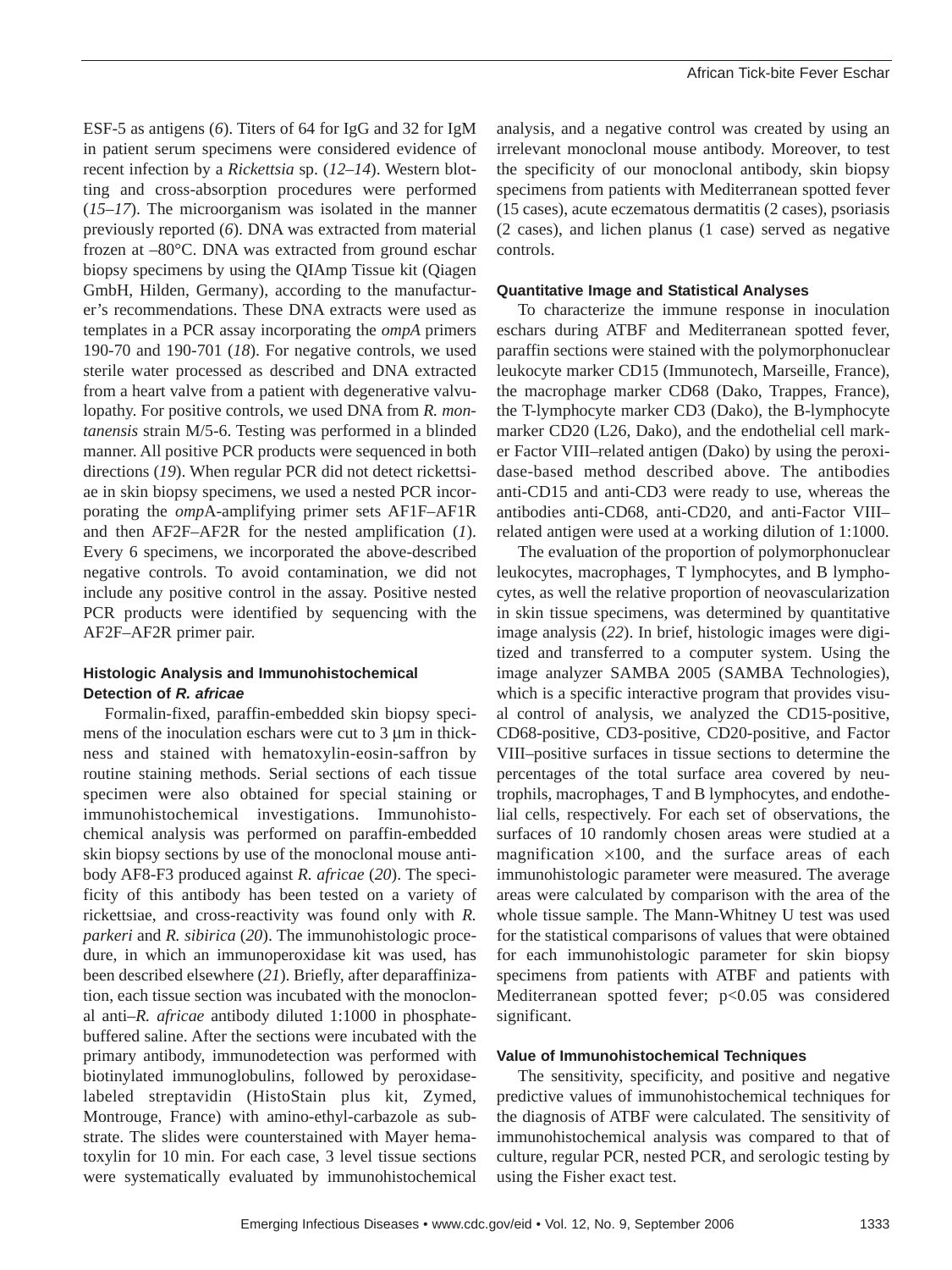### RESEARCH

# **Results**

Skin biopsy specimens from 8 patients with ATBF, from 1999 to 2004, obtained from black crusts corresponding to inoculation eschars, were positive for *R. africae* by culture (4 patients) or PCR and serologic tests (4 patients). The age of the eschars at the time of biopsy varied from 5 to 10 days. The epidemiologic and clinical features of the cases in the 8 patients with ATBF are summarized in Table 1. The mean age of patients was 46.87 years (standard deviation 13.17 years, range 27–63 years); 4 were men and 4 were women. A history of tick bite was reported by 3 (37.5%) of 8 patients. Clinical features included fever in 6 (75%) of 8 patients, a vesicular cutaneous rash in 5 (62.5%) of 8 patients, regional lymphadenopathies in 3 (42.85%) of 7 patients, and headache and myalgia in 5 (71.42%) of 7 patients. The inoculation eschar was single in 3 (37.5%) of 8 patients and multiple in 5 (62.5%) of 8 patients. Erythema and swelling surrounded the eschar in 7 (87.5%) of 8 patients. Details of the results of laboratory tests, culture, serologic tests, PCR, and immunohistochemical tests are found in Table 2.

#### **Histologic and Immunohistochemical Analyses**

Eschars of ATBF cases were histologically dominated by vascular injury and perivasculitis, which were detected in all skin biopsy specimens examined. The host response to the vascular injury was manifested as intramural and perivascular infiltration by polymorphonuclear leukocytes, small lymphocytes, and macrophages (Figure 1). Vascular damages were endothelial swelling and vascular fibrinoid necrosis (Figure 2). Mural and occlusive fibrin thrombi were observed in a few blood vessels. Vascular injuries were associated with cutaneous necrosis (Figure 2). Moderate-to-severe cutaneous necrosis was present in 7 of 8 cutaneous biopsy specimens. When cutaneous necrosis was found, it was associated with vascular thrombosis. No hemorrhages were noted. Quantitative immunohistochemical analysis showed that the immune response in skin biopsy specimens from patients with ATBF more predominantly involved polymorphonuclear leukocytes than did specimens from patients with Mediterranean spotted fever (p<0.01, Figures 3 and 4). In contrast, the inflammatory

infiltrates in patients with Mediterranean spotted fever were mainly characterized by macrophages ( $p = 0.04$ , Figure 4) and T and B lymphocytes. The relative amounts of vessel formation were similar in the 2 diseases.

Six of 8 eschar biopsy specimens contained *R. africae* detected by immunohistochemical analysis (Table 2). Rickettsial antigen was observed in the endothelium and inflammatory cells organized in and around blood vessels (Figure 5). None of the control skin biopsy samples, including the *R. conorii*–infected cutaneous specimens, showed immunoreactivity with the monoclonal mouse antibody AF8-F3. Finally, no statistical correlations were found between the age of the cutaneous lesions and the amount and type of inflammatory cell infiltrate as well as the amount of rickettsial antigen found in the lesion.

The sensitivity, specificity, and positive and negative predictive values of immunohistochemistry were 75%, 100%, 100%, and 91%, respectively. The sensitivity of immunohistochemical tests was not significantly different from that of culture (6/8 vs  $4/8$ , p = 0.6), regular PCR (6/8 vs  $6/8$ ,  $p = 1$ ), nested PCR ( $6/8$  vs  $8/8$ ,  $p = 0.5$ ), and serology (6/8 vs 4/8, p = 0.6) (*1,12,28*).

### **Discussion**

In some rickettsioses, the inoculation eschar is the site of an intense rickettsial multiplication and thus is the preferred biopsy specimen for studying the pathologic features of *Rickettsia*-induced infection and for detecting the bacteria by immunohistologic tests as well as for carrying out isolation procedures or genomic detection. As demonstrated before for many rickettsioses, the cutaneous damages at the inoculation site were histologically dominated by vasculitis and necrotic features (*11*). Rickettsial invasion of endothelial cells probably represents the first step of infection (*7*). Subsequent damage to the endothelium is followed by endothelial-cell activation and perivascular infiltration of lymphocytes, macrophages, and polymorphonuclear leukocytes, resulting in inflammatory vasculitis of dermal vessels, the histopathologic hallmark of rickettsial disease, and possibly thrombosis (*23*). However, in contrast with the other rickettsial diseases that are characterized by perivascular infiltration of T cells and

| Table 1. Epidemiologic and clinical features of cases in 8 patients with African tick-bite fever |                 |              |                      |       |           |                 |               |  |  |  |  |  |
|--------------------------------------------------------------------------------------------------|-----------------|--------------|----------------------|-------|-----------|-----------------|---------------|--|--|--|--|--|
| Patient                                                                                          |                 | Country of   |                      |       | Cutaneous | Regional        | Headaches and |  |  |  |  |  |
| no.                                                                                              | Age $(y)$ , sex | exposure     | No. eschars, site    | Fever | rash      | lymphadenopathy | myalgia       |  |  |  |  |  |
|                                                                                                  | 55. M           | South Africa | >1. unknown          | +     |           |                 |               |  |  |  |  |  |
| 2                                                                                                | 47. F           | South Africa | 1. lea               | +     | Vesicular |                 |               |  |  |  |  |  |
| 3                                                                                                | 63. M           | Swaziland    | 2. knee and shoulder |       | Vesicular |                 |               |  |  |  |  |  |
| 4                                                                                                | 56, F           | Swaziland    | >1, unknown          | +     | Vesicular |                 |               |  |  |  |  |  |
| 5                                                                                                | 28. F           | South Africa | 2. leg and chest     |       |           |                 |               |  |  |  |  |  |
| 6                                                                                                | 27. M           | South Africa | 1. lea               |       | Vesicular |                 |               |  |  |  |  |  |
|                                                                                                  | 45. F           | South Africa | 1. calf              | +     | Vesicular | Unknown         | Unknown       |  |  |  |  |  |
| 8                                                                                                | 54. F           | South Africa | 3. aroin and leg     |       |           |                 |               |  |  |  |  |  |
|                                                                                                  |                 |              |                      |       |           |                 |               |  |  |  |  |  |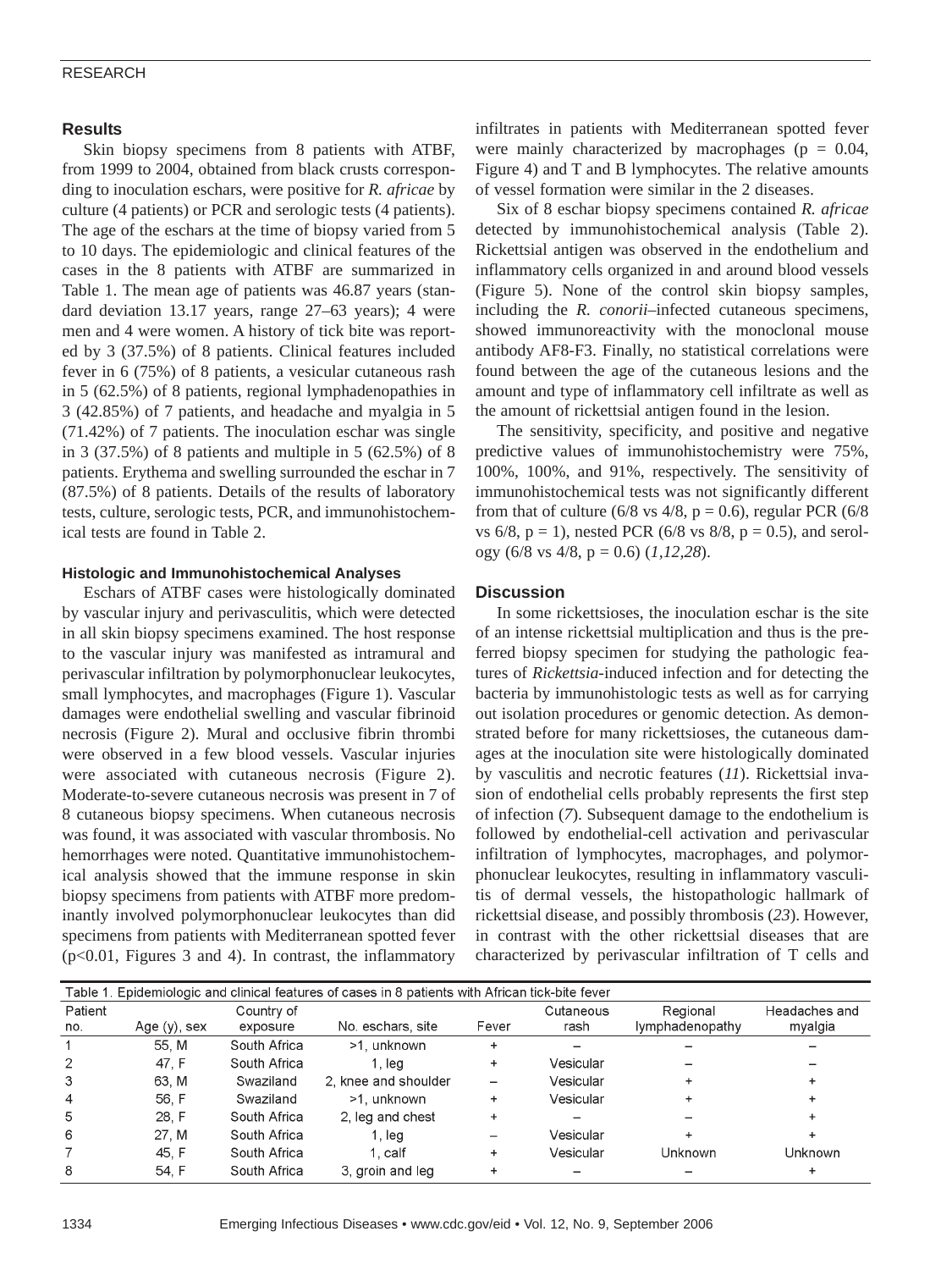|                                                                            |         | Serology<br>(IFA or |            |            |                  |  |  |  |  |
|----------------------------------------------------------------------------|---------|---------------------|------------|------------|------------------|--|--|--|--|
| Patient                                                                    |         | Western             | Regular    | Nested     |                  |  |  |  |  |
| no.                                                                        | Culture | blot)               | <b>PCR</b> | <b>PCR</b> | <b>IHC</b> tests |  |  |  |  |
|                                                                            |         | ٠                   |            | <b>ND</b>  |                  |  |  |  |  |
|                                                                            |         |                     |            | <b>ND</b>  |                  |  |  |  |  |
| З                                                                          |         |                     |            | ND         |                  |  |  |  |  |
| 4                                                                          |         |                     |            | ND         |                  |  |  |  |  |
| 5                                                                          |         | ٠                   |            |            |                  |  |  |  |  |
| 6                                                                          |         |                     |            |            |                  |  |  |  |  |
|                                                                            |         |                     |            | <b>ND</b>  |                  |  |  |  |  |
| 8                                                                          |         |                     |            | ND         |                  |  |  |  |  |
| *IFA, immunofluorescence assay, IHC, immunohistochemical, ND, not<br>done. |         |                     |            |            |                  |  |  |  |  |

Table 2. Biologic and pathologic features of cases in 8 patients with African tick-bite fever

macrophages, with some B lymphocytes and few neutrophils (*10,24–26*), the cutaneous damage of ATBF show vasculitis with polymorphonuclear leukocyte–rich inflammation. The predominance of neutrophils in inflammatory infiltrates may explain the importance of the local inflammation clinically observed at the site of inoculation, accompanied by the regional lymphadenitis.

By using immunohistochemical techniques, we demonstrated *R. africae* in cutaneous biopsy specimens from patients with ATBF. In accord with its obligate intracellular location, no extracellular organisms were observed in cutaneous biopsy specimens. Few bacterial antigens were found in vascular and perivascular locations within the cytoplasm of endothelial and inflammatory cells. In spite of the small amount of antigens detected, the inflammatory and necrotic cutaneous damage was histologically extensive. Our data indicate that *R. africae* replicates poorly in human tissues, likely because of its mild pathogenicity and the strong innate immune response. The local destruction of bacteria by the inflammatory reaction may explain the benign outcome of the disease.

In our study, immunohistochemical techniques had a sensitivity of 75%, a specificity of 100%, and a positive predictive value of 100%. Serologic tests, the most widely used diagnostic method for rickettsioses, had a sensitivity of 56% in early samples (*12*). Although our data suggested that immunohistochemical analysis might be more sensitive than serology in early samples, statistical analysis showed no significant difference between the 2 techniques. Regarding diagnostic methods applicable to skin biopsy specimens, immunochemical techniques were also more sensitive than culture (41%), which is restricted to specialized laboratories equipped with biohazard facilities; such techniques were also more sensitive than regular PCR (47%) (*27*). Moreover, the techniques exhibited a sensitivity similar to that of nested PCR (73.5%), previously found to be the most efficient diagnostic technique for spotted fever rickettsioses (*27*).



Figure 1. Fibrinoid necrosis of a vessel in the dermis (arrow) with perivascular inflammatory infiltrates mainly composed of polymorphonuclear leukocytes (hematoxylin-eosin-saffron; original magnification ×250).



Figure 2. Coagulative necrosis (\*) of the dermis surrounding necrotic vessels (arrow) (hematoxylin-eosin-saffron; original magnification ×250).



Figure 3. Inoculation eschar from a patient with African tick-bite fever showing numerous dermal inflammatory infiltrates mainly composed of polymorphonuclear leukocytes (immunoperoxidase staining with an anti-CD15 antibody; original magnification ×100).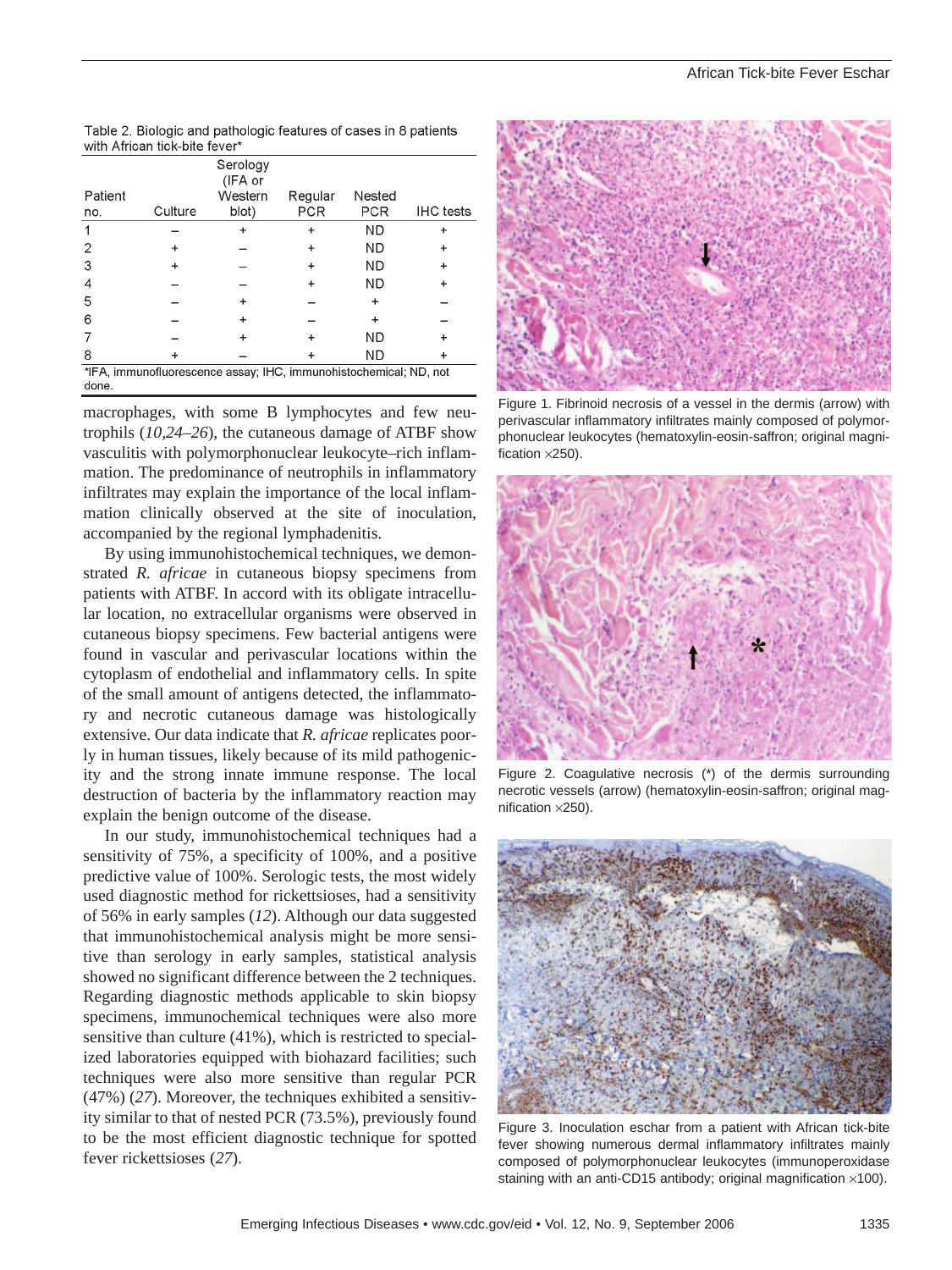#### RESEARCH



Figure 4. Quantification of inflammatory changes in inoculation eschars from patients with African tick-bite fever (*Rickettsia africae*, n = 8) and patients with Mediterranean spotted fever (*R. conorii*, n = 15). Surface areas expressing CD15, CD68, CD3, CD20, and Factor VIII were quantified after immunostaining. Quantification of each parameter was evaluated by computerassisted analysis of digitized microscopic images. Results were normalized and expressed as a percentage of the total skin tissue surface area. Columns represent mean values ± standard error.

As Mediterranean spotted fever caused by *R. conorii* is endemic in the same regions of Africa as tick-bite fever, differentiation of the 2 syndromes by characterization of their etiologic agents may be useful for diagnostic and epidemiologic studies (*4,28,29*). The polymorphonuclear leukocyte–rich vasculitis, which dominates the histologic features of the inoculation eschar during ATBF, could suggest the diagnosis of this rickettsiosis but is not specific.



Figure 5. Immunohistochemical detection of *Rickettsia africae* in the inoculation eschar of a patient with African tick–bite fever. Note the location of the bacteria in the endothelial and inflammatory cells of a blood vessel in the dermis (arrow) (monoclonal rabbit anti-*R. africae* antibody used at a dilution of 1:1,000 and hematoxylin counterstain; original magnification ×250).

The usual method for the diagnosis of rickettsioses is serologic testing. However, serologic cross-reactions are common among the rickettsiae in the spotted fever group, particularly between *R. africae* and *R. conorii* infections (*6*). Monoclonal antibodies had been developed to *R. africae* for use in assays to distinguish between *R. conorii* and *R. africae* in culture and skin biopsy samples (*20*). In this study, we used a monoclonal antibody produced in our laboratory to distinguish ATBF from Mediterranean spotted fever at the histologic level by immunohistologic methods. We presented the pathologic description of the first series of inoculation eschars from skin biopsy specimens of patients with ATBF. We showed that cutaneous damage is dominated by vasculitis, thrombosis, cutaneous necrosis, and a polymorphonuclear leukocyte–rich inflammatory reaction. Immunohistochemical detection of rickettsial antigens may be useful in diagnosing ATBF. Pathologists should now consider ATBF, a recently rediscovered rickettsiosis, during histologic analysis of inoculation eschars, especially in patients with a recent stay in sub-Saharan Africa.

Dr Lepidi is an associate professor of pathology at the Université de la Méditerranée, Marseille. His research interests include the pathology of infectious diseases, especially bacteria with intracellular development and rickettsioses.

#### **References**

- 1. Raoult D, Fournier PE, Fenollar F, Jensenius M, Prioe T, de Pina JJ, et al. *Rickettsia africae*, a tick-borne pathogen in travelers to sub-Saharan Africa. N Engl J Med. 2001;344:1504–10.
- 2. Kelly P, Matthewman L, Beati L, Raoult D, Mason A, Dreary M, et al. African tick-bite fever: a new spotted fever group rickettsiosis under an old name. Lancet. 1992;340:982–3.
- 3. Kelly PJ, Beati L, Matthewman LA, Mason PR, Dasch GA, Raoult D. A new pathogenic spotted fever group rickettsia from Africa. J Trop Med Hyg. 1994;97:129–37.
- 4. Kelly PJ, Beati L, Mason PR, Matthewman LA, Roux V, Raoult D. *Rickettsia africae* sp. nov., the etiological agent of African tick bite fever. Int J Syst Bacteriol. 1996;46:611–4.
- 5. Jensenius M, Fournier PE, Kelly P, Myrvang B, Raoult D. African tick bite fever. Lancet Infect Dis. 2003;3:557–64.
- 6. Fournier PE, Roux V, Caumes E, Donzel M, Raoult D. Outbreak of *Rickettsia africae* infections in participants in an adventure race from South Africa. Clin Infect Dis. 1998;27:316–23.
- 7. Jensenius M, Fournier PE, Vene S, Hoel T, Hasle G, Henriksen AZ, et al. African tick bite fever in travelers to rural sub-equatorial Africa. Clin Infect Dis. 2003;36:1411–7.
- 8. Brouqui P, Harle JR, Delmont J, Frances C, Weiller PJ. African tickbite fever: an imported spotless rickettsiosis. Arch Intern Med. 1997;157:119–24.
- 9. Walker DH, Occhino C, Tringali GR, Di Rosa S, Mansueto S. Pathogenesis of rickettsial eschars: the tache noire of boutonneuse fever. Hum Pathol. 1988;19:1449–54.
- 10. Montenegro MR, Mansueto S, Hegarty C, Walker DH. The histology of "tâches noires" of boutonneuse fever and demonstration of *Rickettsia conorii* in them by immunofluorescence. Virchows Arch A Pathol Anat Histopathol. 1983;400:309–17.